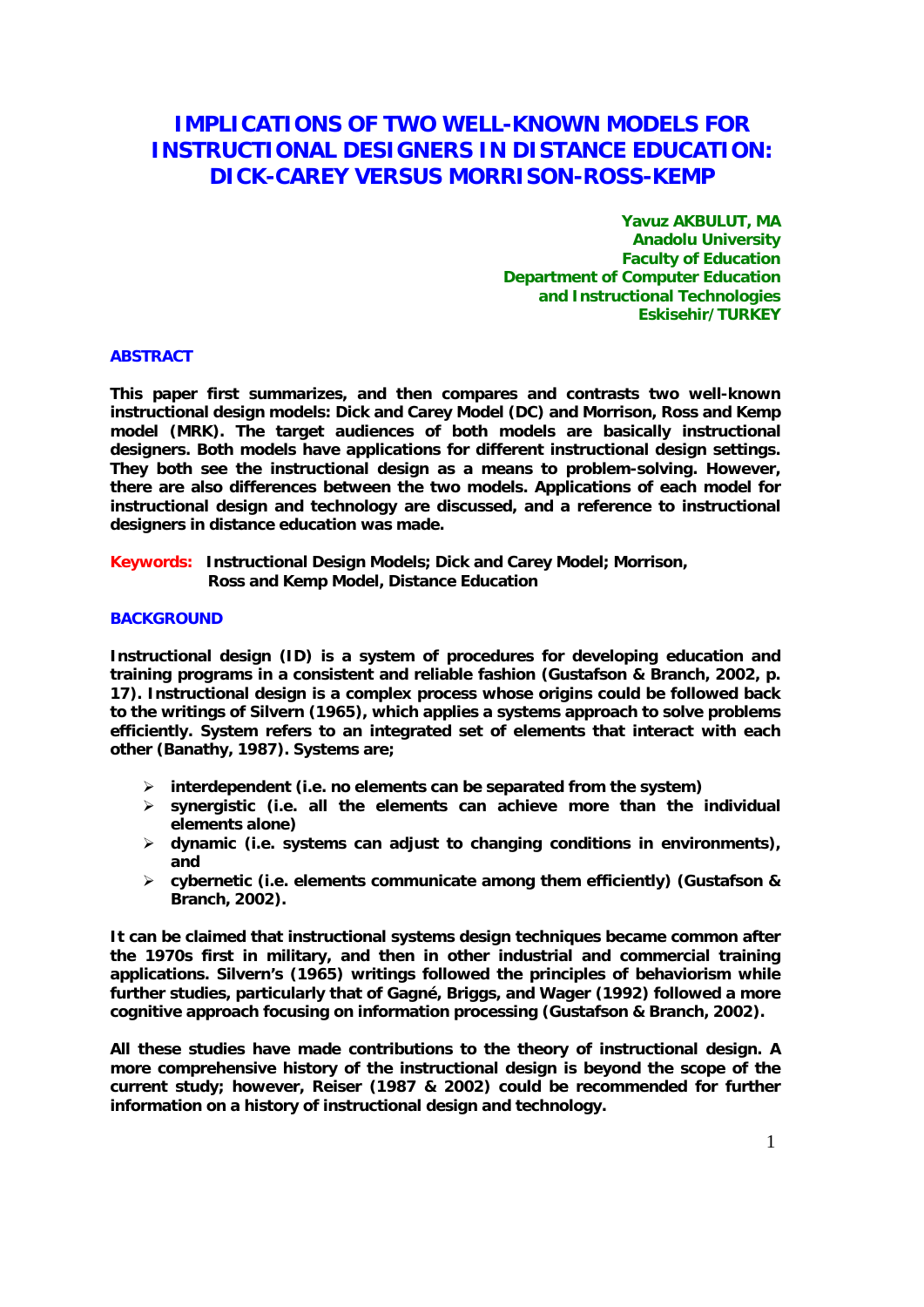**Following an instructional design procedure in a systematic way is believed to make instruction more effective and relevant (Gustafson & Branch, 2002).** 

**Several systematic instructional design processes have been suggested. All these processes follow the core elements of instructional development, that is, they are used to analyze learners' training needs through needs assessment, design instruction through writing measurable learning objectives, develop training materials for teachers and learners, implement training in settings for which the instruction was developed, and evaluate the effectiveness of instruction through formative and summative evaluations as well as revisions (ADDIE).** 

**As Gustafson and Branch (2002) suggest, ADDIE illustrates the conceptual framework of the instructional design; however, there remains a need to determine how to practice the instructional design, which is met by instructional design models. A model is a mental picture that helps us to understand something we cannot see or experience directly (Dorin, Demmin & Gabel, 1990). In this respect, instructional design models help designers to understand the theoretical framework better, and apply it correspondently. In other words, they outline the ways to apply instructional theory to create an effective lesson or unit (Morrison, Ross, & Kemp; 2004). Gustafson and Branch (1997) define the function of instructional development models as providing 'conceptual and communication tools that can be used to visualize, direct, and manage processes for generating episodes of guided learning' (p. 73). In the same study, they suggest that models are almost as numerous as the practitioners of instructional design and technology. A comprehensive list of these models can be found in Ryder (2006) where models are classified as modern prescriptive models versus postmodern phenomenological models. Comparative summaries of models are provided as well in Ryder (2006). The current study first summarizes the DC and MRK models, and compares and contrasts the two models from a different perspective.** 

# **DICK AND CAREY MODEL (DC)**

**Dick and Carey Model (i.e., DC) follows the basic instructional design pattern of the analysis, design, development, implementation and evaluation of instruction (ADDIE). It consists of following ten components:** 

- ¾ **assessing needs to identify goals,**
- ¾ **conducting instructional analysis**
- ¾ **analyzing the learners and contexts,**
- ¾ **writing performance objectives,**
- ¾ **developing assessment instruments,**
- ¾ **developing instructional strategy,**
- ¾ **developing and selecting instructional materials,**
- ¾ **designing and conducting the formative evaluation of instruction,**
- ¾ **revising instruction, and**
- ¾ **conducting summative evaluation.**

**The process is rigid and cumbersome for the real-life instructional design situations. The DC model follows a more behaviorist approach. More specifically, it assumes a reliable link between stimulus and response, in other words, between instructional materials and the learning of the material. It prescribes an instructional design sequence where the instruction is broken down into small components. The designers identify sub-skills that should be mastered in order for learners to acquire the intended behaviors.**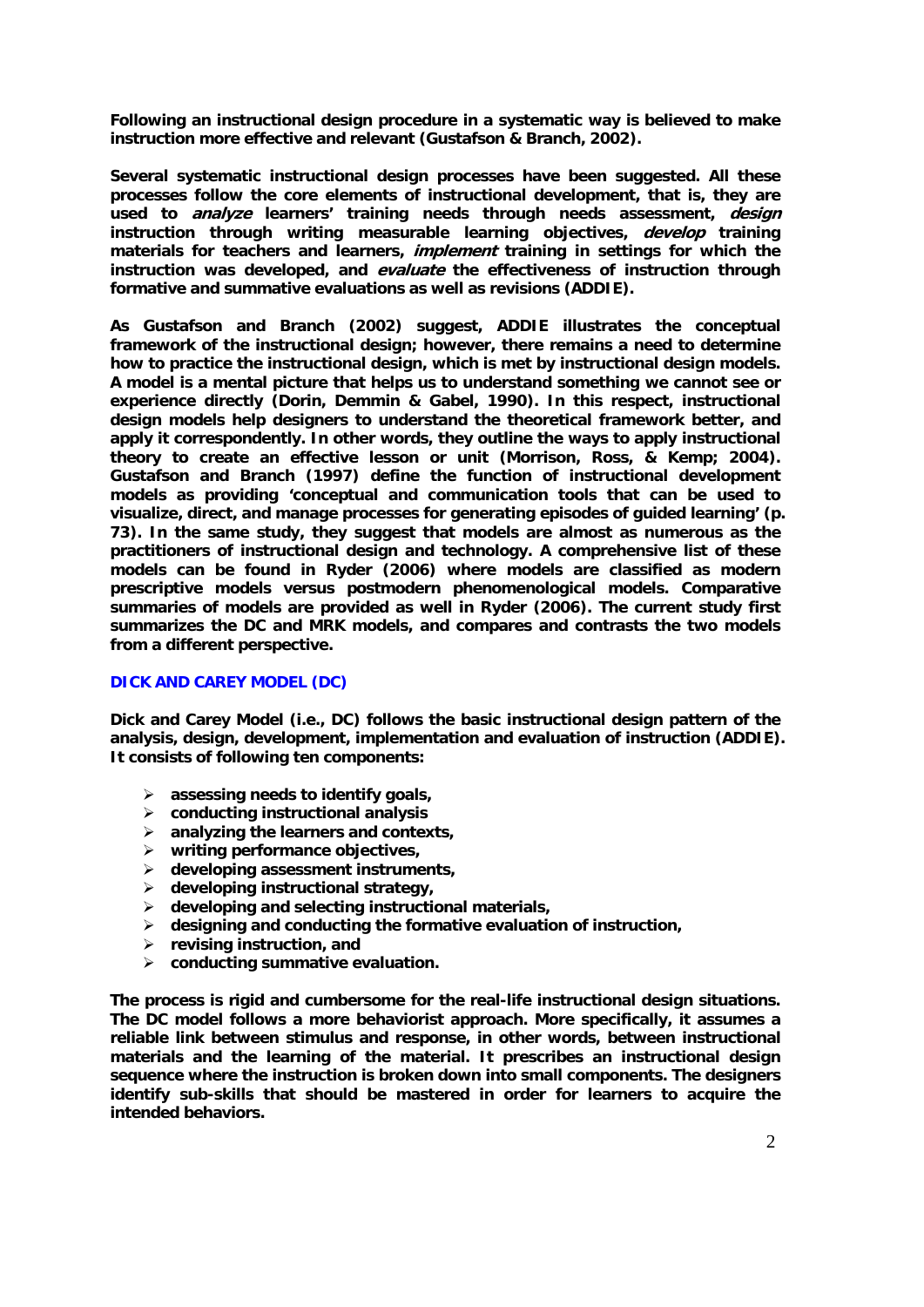**Then they select the relevant stimulus to build in each of those sub-skills. However, whether the behaviors are as predictable as suggested by the DC model is open to question.** 

# **MORRISON, ROSS AND KEMP MODEL (MRK)**

**The systematic design process suggested by the MRK model consists of nine interrelated steps:** 

- ¾ **identifying instructional design problems and specifying relevant goals,**
- ¾ **examining learner characteristics,**
- ¾ **identifying subject content and analyzing task components that are related to instructional goals,**
- ¾ **stating instructional objectives for the learners,**
- ¾ **sequencing content within each unit to sustain logical learning,**
- ¾ **designing instructional strategies for each learner to master the objectives,**
- ¾ **planning instructional delivery,**
- ¾ **developing evaluation instruments, and**
- ¾ **selecting resources to support learning activities.**

**The model is circular rather than linear as opposed to the DC model. More specifically, nine elements listed above are interdependent. Moreover, they are not required to be considered in an orderly way to realize the instructional learning systems design. What differentiates the MRK model from most other models is that it considers instruction from the perspective of the learners, it provides a good application of the systems approach where the ID process is presented as a continuous cycle, and finally it puts a greater emphasis on how to manage an instructional design process.** 

### **COMPARATIVE SUMMARY OF THE TWO MODELS**

**Both models appear to have a systems focus. However, Gustafson and Branch (2001) classifies the MRK model as a classroom orientation ID model and the DC model as a system orientation ID model. The classroom focus involves teachers in deciding appropriate content, strategies, media usage and evaluation. It is of interest primarily to teachers who looks for instructional solutions to learning problems. However, the MRC model suggests both instructional and non-instructional solutions and assigns flexible roles to members of a larger team. If one is to be too rigid in assigning models to different orientation categories, it might be claimed that the DC model could be more appropriate for a classroom orientation whereas the MRC model might be suitable for a systems focus. On the other hand, if the output of instructional design rather than the ID process is taken into account, the MRK model could be considered as a classroom orientation model since it leads to an output of one or few hours of instruction, whereas systems-oriented models lead to an output of a whole course or curriculum.** 

**The DC model is a rectilinear ID model which suggests a lockstep approach. Rectilinear models fail to recognize complexities of the design process. On the other hand, the MRK model is a curvilinear ID model which communicates more interaction between the components of the model. Thus, the MRK model corresponds with a more flexible ID process. An interesting point with real-life application in the MRK model is that the model claims that not all nine elements are required for all instructional design process (Gary R. Morrison, personal communication, 2005). On the other hand, the DC model claims that each component is critical and none should be skipped.**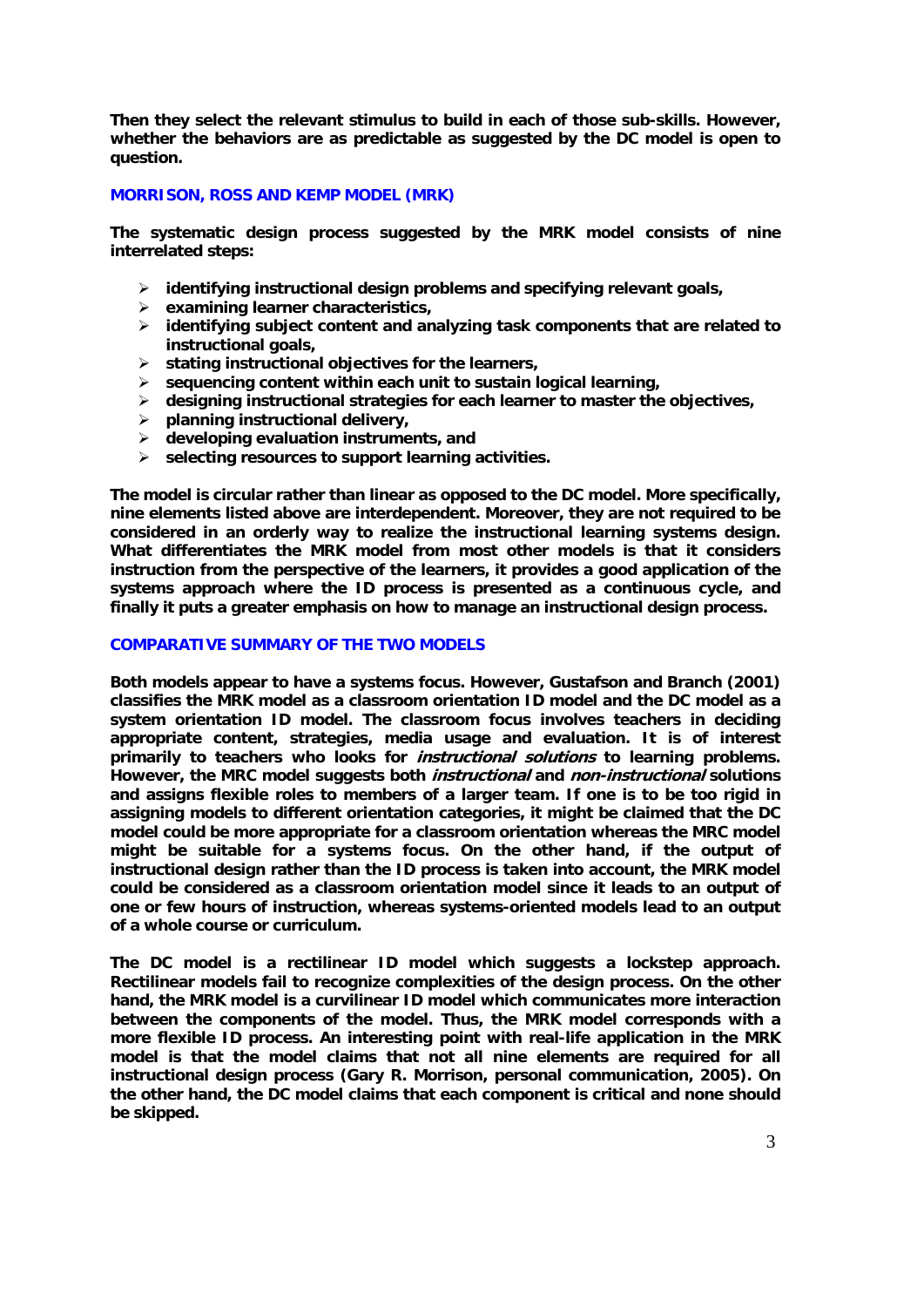**There are two types of instructional design models. Fixed models prescribe same type of method regardless of conditions whilst adaptive methods prescribe different methods depending on conditions.** 

**In this respect, Dick and Carey model seems to represent a fixed model whilst Kemp, Ross and Morrison model seems to represent an adaptive model. As also stated by Morrison et al. (2004), two instructional problems can never be exactly alike. Moreover, different designers approach the same problem in different manners. Thus, an instructional design model should be flexible and adaptable rather than prescribing rigid methods regardless of the contextual differences. In this respect, the MRK model looks more applicable for the average design process.** 

**The MRK model looks more useful for large-scale instructional design processes involving several team members and multiple types of resources. It provides a robust synthesis on how to use multiple team members and resources. Besides, it is less prescriptive and allows designers to be more creative in turning design elements into design processes. Even though the DC model provides a systematic approach to curriculum and program design, the rigidity suggested by the model makes it hard to adapt to multiple team members and different types of resources. Although the DC model considers all important items necessary to create effective instruction, following it so strictly might impede ID professionals` creative expression skills or might prevent them from accommodating to real-life ID processes.** 

**Novice designers might favor the DC model, since it is too rigid and prescriptive in terms of the order of the steps to be followed, whilst experienced designers might favor the MRK model since it allows more creativity and helps the designers to start the design process from any step the context requires. Both models could be used by both novice and experienced designers requiring few or no additional resources to understand the models; however the MRK model seems to provide more opportunities for creativity and represent the real-life instructional design processes better.** 

### **CONCLUSION AND DISCUSSION**

**The current paper summarized and compared the two well-known instructional design models with a critical point of view. Scrutinized information about the two models could be attained through referring to Dick and Reiser (1989), Dick and Carey (2001) and Morrison et al. (2004). It should be born in mind that all instructional design models are advantageous to other models in specific contexts.** 

**Therefore, the current paper does never assume a role to imply the superiority of one model over another. It only tries to imply the instructional design contexts where either of the models could be applicable. Either model might be used by instructors for different curricula, different subject matters, different units, students at different levels, and designers at different experience levels. The problem is selecting the most appropriate one to apply in a particular setting, or constructing one's own instructional design model through integrating relevant aspects of each model.** 

delivered in classrooms through distance learning practices might lead the Web to <sup>2</sup><br>became a mere broadcasting mechanism (Herton, 2000) **One of the recent trends that have become increasingly important for the instructional design profession is the considerable interest in delivering instruction through distance learning practices. Since 1995, there has been a considerable increase in delivering instruction at a distance (Bassi & Van Buren, 1999). What is challenging is that distance learning practices cannot be on-line replicas of the instruction delivered in classrooms (Reiser, 2002). Applying same instruction become a mere broadcasting mechanism (Horton, 2000).**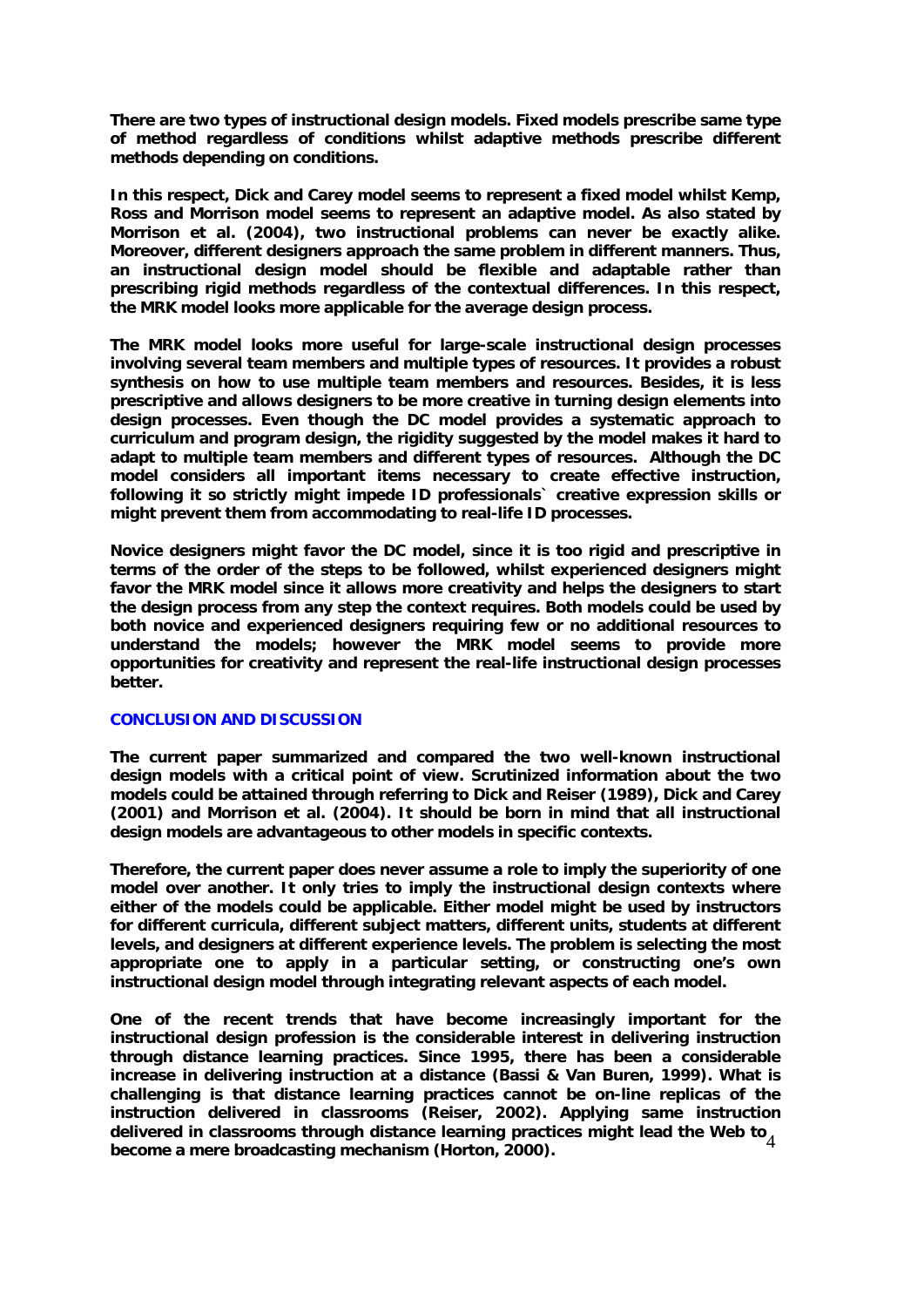**In such situations, students are isolated and the educational experience becomes passive and alienating (Bostock, 1997). Thus, the activities should be carefully designed in the light of grounded theory along with appropriate instructional principles so that the instruction serves as an efficient tool to enhance learning.** 

**Analysis, design, development, implementation and evaluation of distance learning materials should be realized by instructional designers who are proficient in terms of both the grounded theory and the principles of instructional design.** 

**Instructional designers have the opportunity and responsibility to invent ways to teach through electronic materials, enable students with disabilities to access electronic sources, designing multimedia packages, studying student characteristics to realize instructional design accordingly, design for different subjects and levels, explore ways to apply virtual reality and evaluate all these applications (Hawkridge, 2002).** 

**However, the instructional designers and technologists who can work in the new global electronic environment are in short supply (Hawkridge, 2002). The current discussion of instructional design models might be suggestive and useful for instructional designers interested in distance learning in choosing suitable design procedures for their unique contexts.** 

**Further analyses could focus on educated ways to apply either model in an eclectic way to provide instructional practices and materials of high quality among a variety of instructional settings. Among these settings, distance learning carries utmost importance, since it seems to be the trend of forthcoming decades.** 

## **BIODATA and CONTACT ADDRESS of the AUTHOR**



**Yavuz Akbulut is a faculty member and PhD student at the Department of Computer Education and Instructional Technologies at Anadolu University, Turkey.** 

**He has an M.A. in English language education with emphasis on the use of computers in second language teaching.** 

**He conducts research on ICT integration at tertiary education, cyber-plagiarism and academic obsolescence.** 

**Yavuz AKBULUT, M.A. Anadolu University, Faculty of Education Department of Computer Education and Instructional Technologies Eskisehir, TURKEY Phone: + (90) 222- 335 0580 #3519 E-mail: yavuzakbulut@anadolu.edu.tr** 

#### **ACKNOWLEDGEMENT**

**The author would like to thank Prof. Gary R. Morrison at Old Dominion University who contributed to the theoretical framework of the study through providing invaluable resources and meaningful insights during his PhD course on instructional systems design. He would also like to thank Prof. Ferhan Odabasi and Prof. Zülal Balpinar for their invaluable support and encouragement.**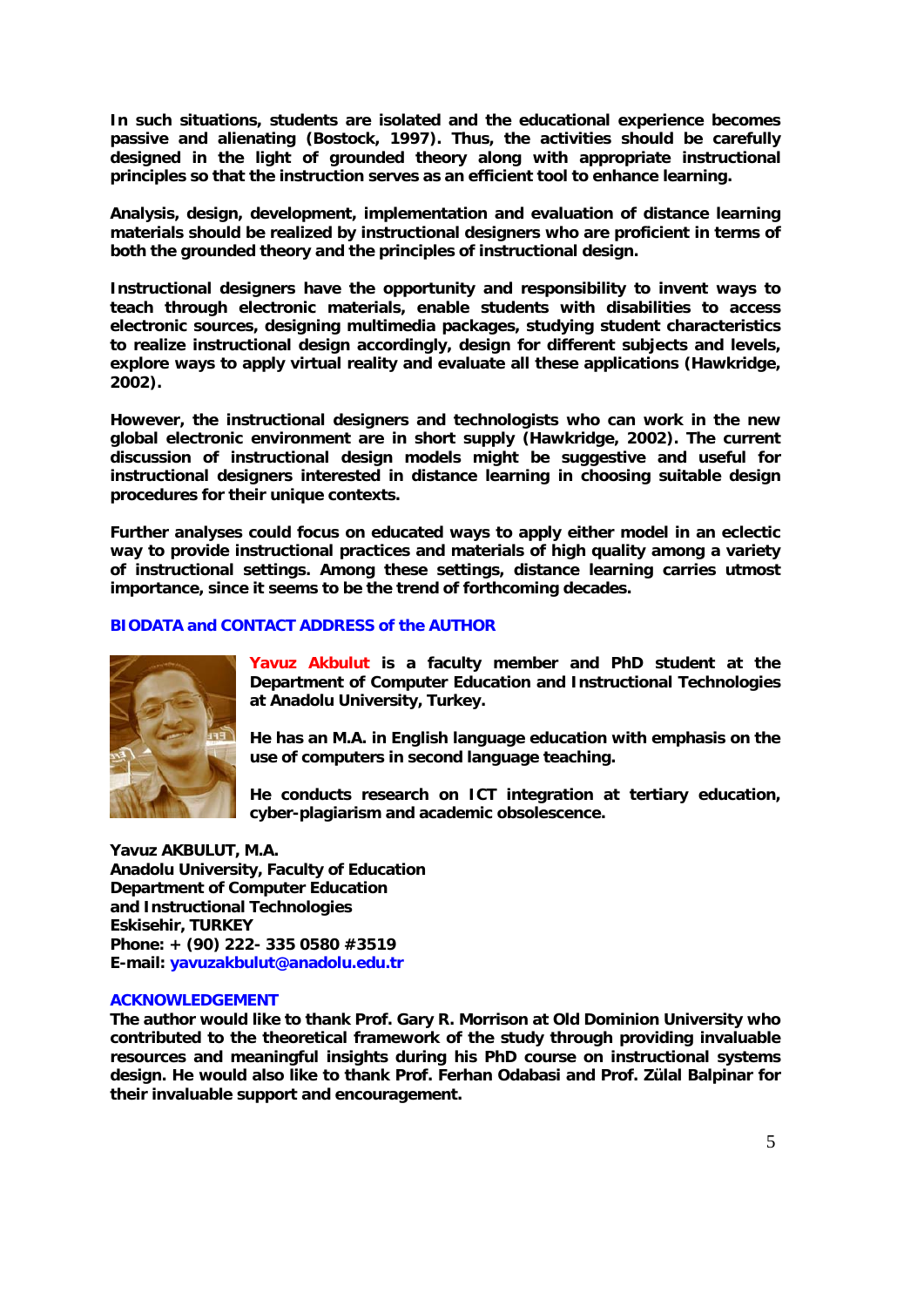#### **REFERENCES**

**Banathy, B. H. (1987). Instructional systems design. In R. M. Gagné (Ed.), Instructional technology: Foundations (pp.85-112). Hillsdale, NJ: Lawrence Erlbaum Associates.** 

**Bassi, L. J., & Van Buren, M. E. (1999). Sharpening the leading edge. Training and Development, 53 (1), 23-33.** 

**Bostock, S. J. (1997). Designing web-based instruction for active learning. In B. Khan (Ed.), Web based instruction (pp. 225-230). Englewood Cliffs, New Jersey: Educational Technology Publications.** 

**Dick, W., & Carey, L. (1985). The systematic design of instruction (2nd ed.). Glenview, IL: Scott, Foresman.** 

**Dick, W., Carey, L., & Carey, J. O. (2001). The systematic design of instruction. New York, NY: Longman.** 

**Dick, W., & Reiser, R. A. (1989). Planning effective instruction. Englewood Cliffs, NJ: Prentice Hall.** 

**Dorin, H., Demmin, P. E., Gabel, D. (1990). Chemistry: The study of matter. (3rd ed.). Englewood Cliffs, NJ: Prentice Hall, Inc.** 

**Gagné, R. M., Briggs, L. J., & Wager, W. W. (1992). Principles of instructional design (4th ed.). New York: Harcourt Brace Janovich College Publishers.** 

**Gustafson, K. L., & Branch, R. M. (1997). Revisioning models of instructional development. Educational Technology, Research and Development, 45 (3), 73-89.** 

**Gustafson, K. L., & Branch, R. M. (2001). Survey of instructional development models, <sup>4</sup>th edition. Syracuse Univ., Syracuse, NY: ERIC Clearinghouse on Information and Technology.** 

**Gustafson, K. L., & Branch, R. M. (2002). What is instructional design? In R.A. Reiser & J. A. Dempsey (Eds.), Trends and issues in instructional design and technology (pp. 16-25). Saddle River, NJ: Merrill/Prentice-Hall.** 

**Hawkridge, D. (2002). Distance learning and instructional design in international settings. In R.A. Reiser & J.A. Dempsey (Eds.), Trends and issues in instructional design and technology (pp. 269-278). Saddle River, NJ: Merrill/Prentice-Hall.** 

**Horton, W. (2000). Designing web-based training. New York: John Wiley and Sons, Inc.** 

**Morrison, G. R., Ross, S. M., & Kemp, J. E. (2004). Designing effective instruction, 4th edition, New York, NY: John Wiley & Sons Inc.** 

**Reiser, R. A. (1987). Instructional Technology: A History. In R. M. Gagné (ed.), Instructional Technology: Foundations (pp. 11 - 40). Hillsdale, NJ: Lawrence Erlbaum Associates.** 

6 **J.A. Dempsey (Eds.), Trends and issues in instructional design and technology (pp. Reiser, R.A. (2002). A history of instructional design and technology. In R.A. Reiser & 26-53). Saddle River, NJ: Merrill/Prentice-Hall.**